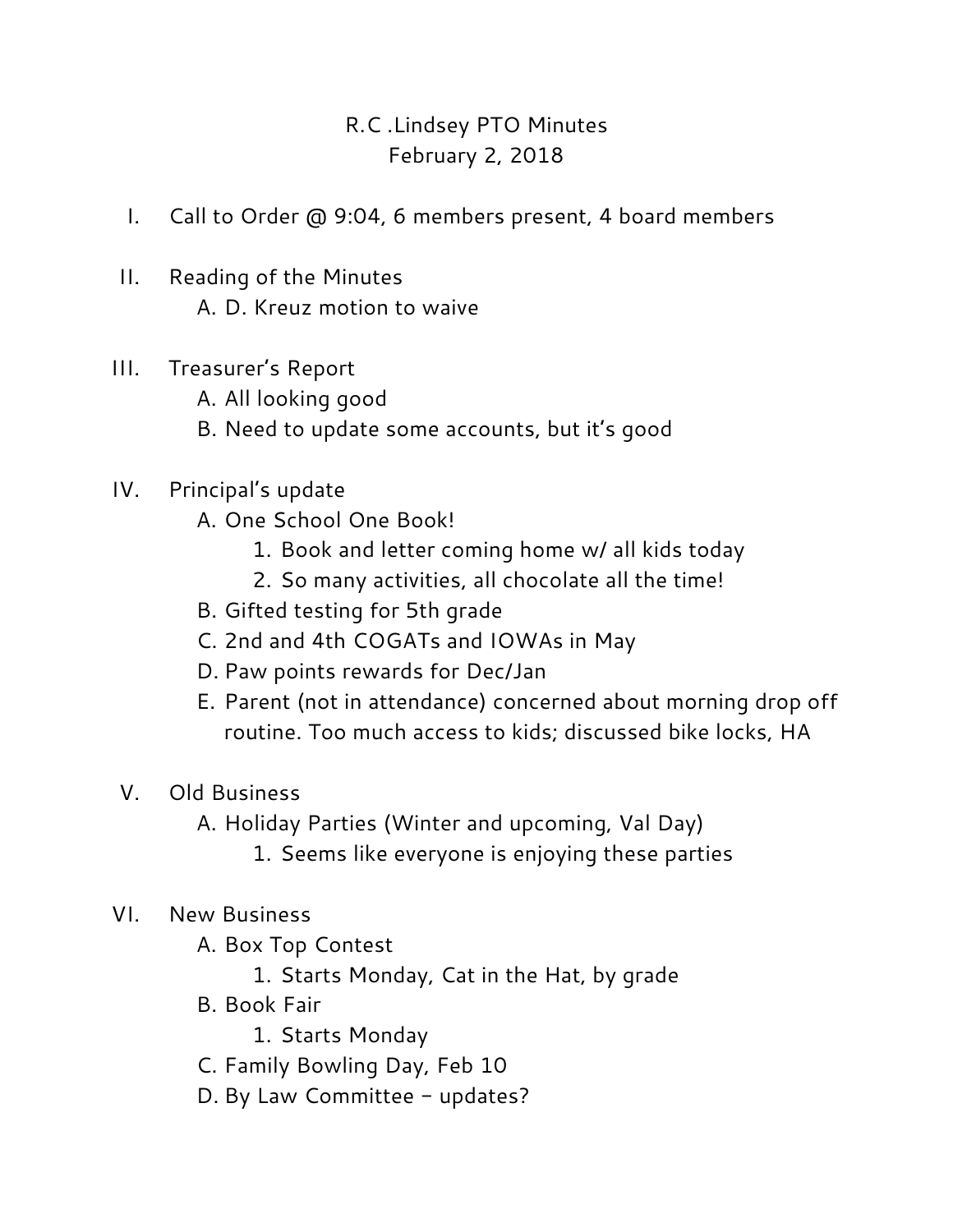- 1. D. Geraci, D. Buber, D. Pitcock
- E. Trivia Night, April 6th
	- 1. Looking for judges
	- 2. Will have raffle baskets and 50/50 raffle
- F. 5th Grade get together
	- 1. No updates at this time
- G. Lunch with a Loved One
	- 1. W/Th before spring break, March 21/22
- H. Nominating Committee
	- 1. L. Johnson
	- 2. Need to fill 3 spots, President, VP, Secretary
- I. 4th grade Weather Day concerns
	- 1. Busses SHOULD be paid for by the board
	- 2. Parents have to kick in a few dollars
	- 3. PTO will cover a chunk, for the rest of the tickets
- J. Pavilion
	- 1. Still receiving texts/email from Mr. Schulz regarding payment. Feels he deserves \$1500 more than he received. Has threatened small claims court
- K. Book bunch will start after Spring Break
- L. School Supply boxes  $-$  will discuss more at the next meeting
- VII. Adjournment
	- A. Motion, M. Caudill; 2nd, D. Kreuz
	- B. @10am

## **Upcoming Events: Mark your calendar!**

Feb 5-13 Book Fair Feb 10 Bowling @ Wickliffe Lanes Feb 14 Valentine's Day Parties No School Feb 16 - Feb 20 Next PTO meeting March 1, 7:30pm @ Chester Tavern! ● PTO will buy appetizers/soda